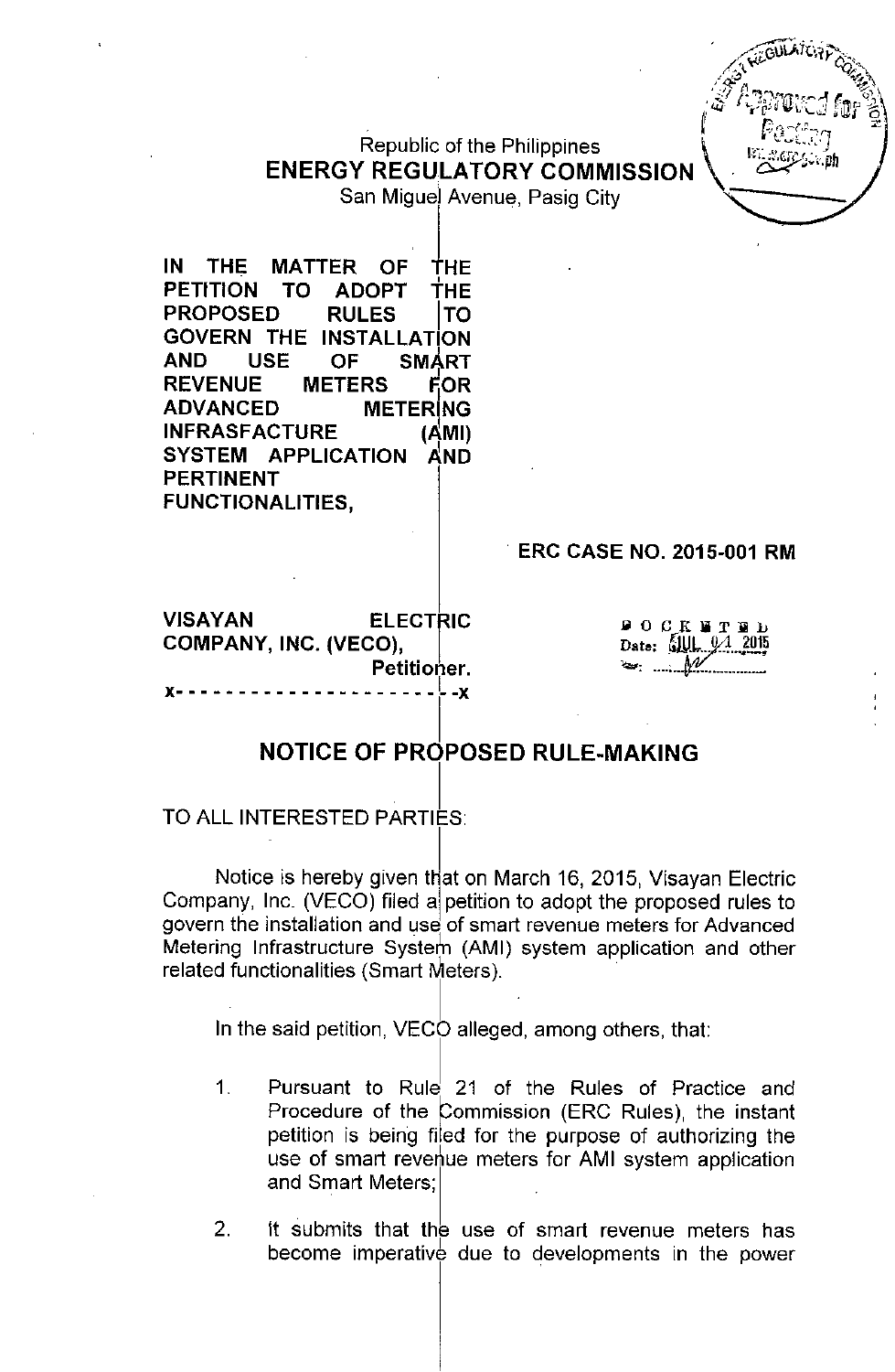# ERC CASE NO. 2015-001 RM' NOTICE OF PROPOSED RULE-MAKING IJune 29, 2015 Page 2 of 8

industry, particularly the declaration of Retail Competition and Open Access (RCOA), the imminent development of a national smart grid, as well as the issuance of rules on prepaid metering; ;<br>; ,<br>ו

**,** 

I

- 3, On December 17, 2012, the Commission issued Resolution No. 16, series of 2012,<sup>1</sup> A Resolution Adopting The Transitory Rules For The Implementation Of Open Access And Retail , Competition, which fixed the Open Access Date as December 26, 2012 with a transitory period until June 27, 2013.<sup>2</sup> In order to meet the metering requirements of the RCOA, Distribution Utilities (DUs) have installed meters for their contestable customers with interval readings th'at can be read remotely;
- 4, On March 11, 2013, the Department of Energy issued Department Circular DC2013-03-0003, creating an interagency steering | committee tasked to lead the development of a 'Mational Smart Grid Policy Framework and Road Map", Once implementation of a national smart grid commences, the use of Smart Meters will be indispensable;
- 5, The Commission has already approved the use of smart meters for prepaid metering systems under Resolution No, 15, series of 12009 entitled "A Resolution Adopting The Rules For Prepaid Retail Electric Service Using Prepaid Metering System, issued on July 15, 2009. A number of DUs are already preparing plans to pilot smart prepaid systems;
- 6. As a consequence of these events, various means of communicating with meters and other devices are already , being pilot tested<sub>;</sub> In addition to remote and interval reading features, the use of meters with remote switching, especially for elevated metering clusters (EMCs) are now also being tested by DUs;
- l. 7. The use of Smart Meters will also benefit customers since the remote switching function of Smart Meters will allow demand management. As such customers can easily access data regdrding their consumption and receive

I 1 Pursuant to Section 31 of Republic Act No. 9136, the Electric Power Industry Act (EPIRA) which provides that RCOA shall be implemented not later than three (3) years upon effectivity of said law, and the Department of Energy Department Circular DC 2012-005-005, Prescribing The General Policies For The Implementation Of The Retail Competition And Open Access.

As amended by Resolution No. 11, series of 2013.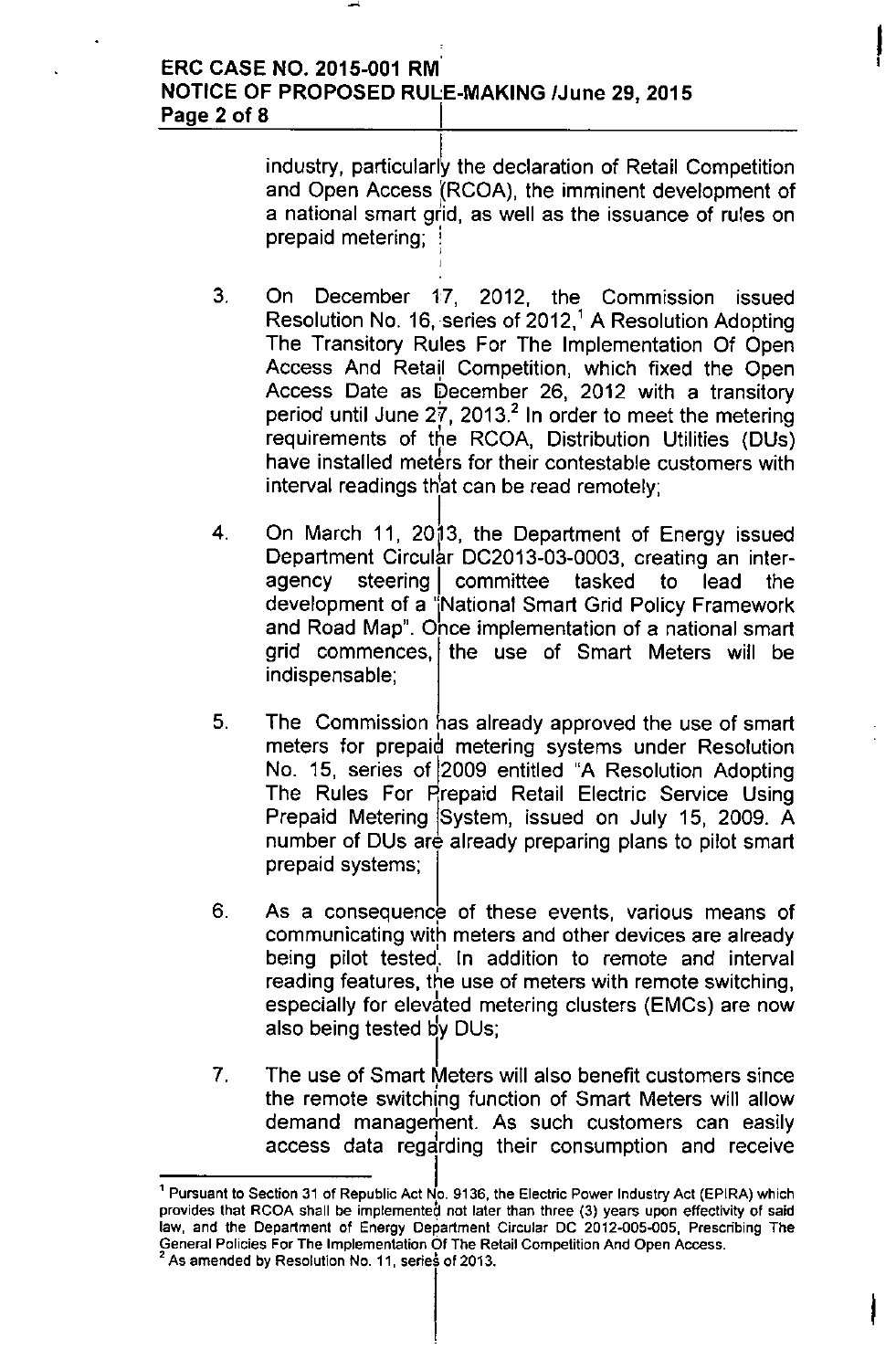# ERC CASE NO. 2015-001 RM **NOTICE OF PROPOSED RULE-MAKING /June 29, 2015** Page 3 of 8 :

I accurate billing information, hence conveniently and control their electric consumption;

ľ

- 8. The instant Petition also proposes the implementation of automated meter data management ("MDM") since the predicted prevalence of smart meters will generate an exponential increase in the number of meter data. The large amount of data will require the automated MDM which is integrated to billing systems; i
- I 9. Considering the' foregoing circumstances, VECO respectfully proposes the attached Rules To Govern The Installation And Use Of Smart Revenue Meters For Advances Metering Infrastructure (AMI) System Application marked as Annex "A", as follows:

## PROPOSED RULES TO GOVERN THE INSTALLATION AND USE OF SMART REVENUE METERS FOR ADVANCED METERING INFRASTRUCTURE (AMI) SYSTEM APPLICATION

### I ARTICLE I

# **GENERAL PROVISIONS**

# 1.1. Objective

The objective of the Rules is to provide quidance to Distribution Utilities (DUs) in the installation and use of smart revenue meters for Advanced Metering Infrastructure (AMI) system application. This will allow DUs to take advantage of technological advances to promote efficiency in meter reading and other related features while ensuring their highest level of compliance with safety standards and adequate protection of the **consumer's interest.**

# 1.2. Guiding Principles

The DU shall ensure that the installation of smart revenue meters integrated through an AMI system conform with Republic Act No. 9136, other existing laws, rules, rdgulations and technical standards set by the ERG.

## 1.3. Scope

These Rules shall apply to all DUs whose revenue meters have features capable for AMI system application as may be specifically provided herein. **Billing disputes resulting frot" the utilization of the smart revenue meters** integrated through an AMI system shall be governed by the ERC Rules of Practice and Procedure.

# 1.4. Definition of Terms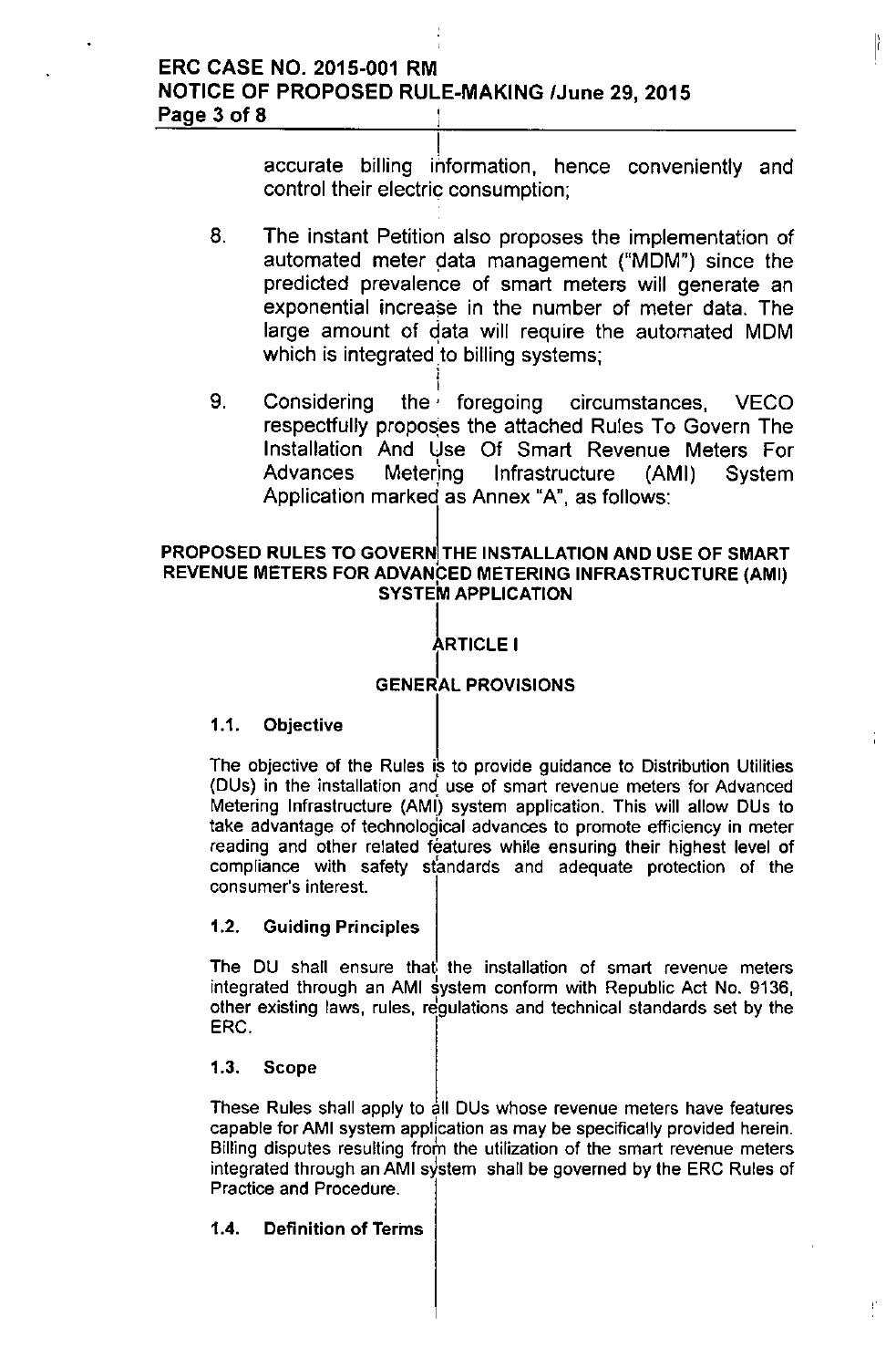# ERC CASE NO. 2015-001 RM' NOTICE OF PROPOSED RUIJE-MAKING *IJune* 29, 2015 Page 4 of 8

I

Capitalized terms not defined under this Article shall have the definition provided in the PDC and the DSOAR. ,

"Smart revenue meter" or "smart meter" refers to an electronic device that records consumption of electric energy and enables two-way communication between the meter and the central system of the DU for monitoring, billing and other related features.

"AMI" or "Advanced Metering Infrastructure" is an integrated system of smart meters, communication networks, and data management systems that enables a two-way communication system between utilities and customers. The features of smart revenue meter for AMI application may include Remote Reading (KWh, kW, kVAR), Interval Reading, Outage Detection, theft detection, voltage quality detection, Remote Connection, Remote Disconnection, Demand Control and Home Area Network Interface.

"AMR" or "Automatic Meter Reading" refers to the technology of automatically collecting consumption, diagnostic, and status data from energy metering devices and transferring that data to a central database for billing, troubleshooting, and analysis.

"ANSI" shall refer to the American National Standards Institute.

"Customer" shall refer to any person or entity supplied with electric service under a contract With 8 DU.

l "DU" or "Distribution Utility" shall refer to any electric cooperative, private corporation, government-owned utility or existing local government unit which has an exclusivejfranchise to operate a distribution system in accordance with its franchise and the Act.

"DSOAR" shall refer to the Distribution Services and Open Access Rules, including any amendments thereto.

"Elevated Metering Center" shall refer to the structure attached to DU's poles or other structures on which a cluster of meters is installed beyond the mounting height per Magna Carta and DSOAR provisions. ,  $\mathbb{I}$ 

"Home Area Network (HAN) Interface" shall refer to an optional feature of a smart meter used to trahsmit information, including usage, price, and cost data, from the meter to one or more devices in the Consumer's home.

"IEC" shall refer to the Intermational Electrotechnical Commission.

"Interval Reading" shall refer to an optional feature of a smart meter which is integrated to an AMI system for the recording of electricity consumption during fixed time intervals.

"Outage Detection" shall refer to the feature of a smart meter which gives information to the DU of any Customers experiencing power outage for the purpose of aiding restoration of power.

"PDC" shall refer to the Philippine Distribution Code and any amendments thereto.

|<br>|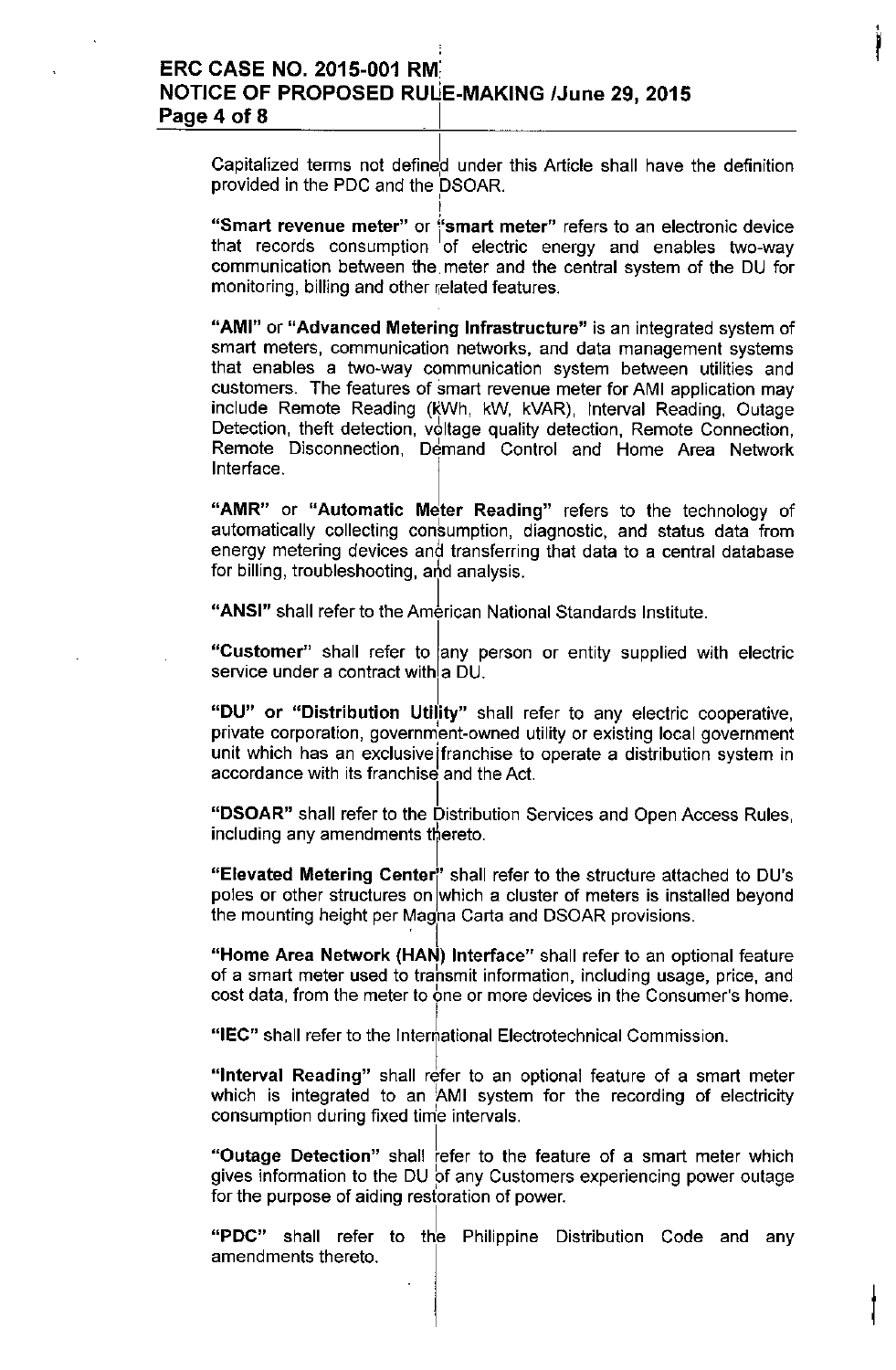;

"Magna Carta" shall refer to the Magna Carta for Residential Consumers including the Guidelines to Implement the Magna Carta issued by the ERC  $\,$ and any amendments thereto.

I:

I **"Remote Connection" shall refer to the connection of a customer to the** distribution system of a Distribution Utility using the automated features of a smart meter and without' need to physically access the customer's premises.

**"Remote Disconnection" shall refer to the Disconnection of a customer** from the distribution system 'of a Distribution Utility using the automated features of a smart meter 'and without need to physically access the **customer's premises.**

"Remote Reading" shall refer to meter reading and recording using the automated features of a smart meter and without need to physically **access the customer's premises.** 

I "Demand Control" shall refer to the feature of a smart meter where the customer's demand is set in the meter based on the customer's applied connected load.

# ÁRTICLE II

## GENERAL CRITERIA

#### I 2.1. Philippine Distribution Code Requiremen

In accordance with the PDC, the meter shall conform to the type of circuit of the distribution system wtlere it is connected. The meter shall measure and locally display the kW, kWh, kVAR, KVARh, and cumulative demand with optional features of time-of-use, maintenance of records, and pulse output.

## 2.2. Use of Smart Revenue Meters for an AMI System

A DU may use smart meters for an AMI system with any of the following functionalities or a combination thereof: Remote Reading (kWh, kW, kVAR), Interval Reading, Outage Detection, theft detection, voltage quality **detection, Remote Connedtion and Remote Disconnection, Demand** Control and Home Area Network Interface.

### I ARTICLE III

# REQUIREMENTS, PROCEDURES AND STANDARDS

## 3.1. Installation of Smart Meter

Smart meters shall be installed in standard elevation or Elevated Metering Centers, with or without customer interface. Mounting of smart meters may be DIN rail or plug-in type, socket type or bottom connected.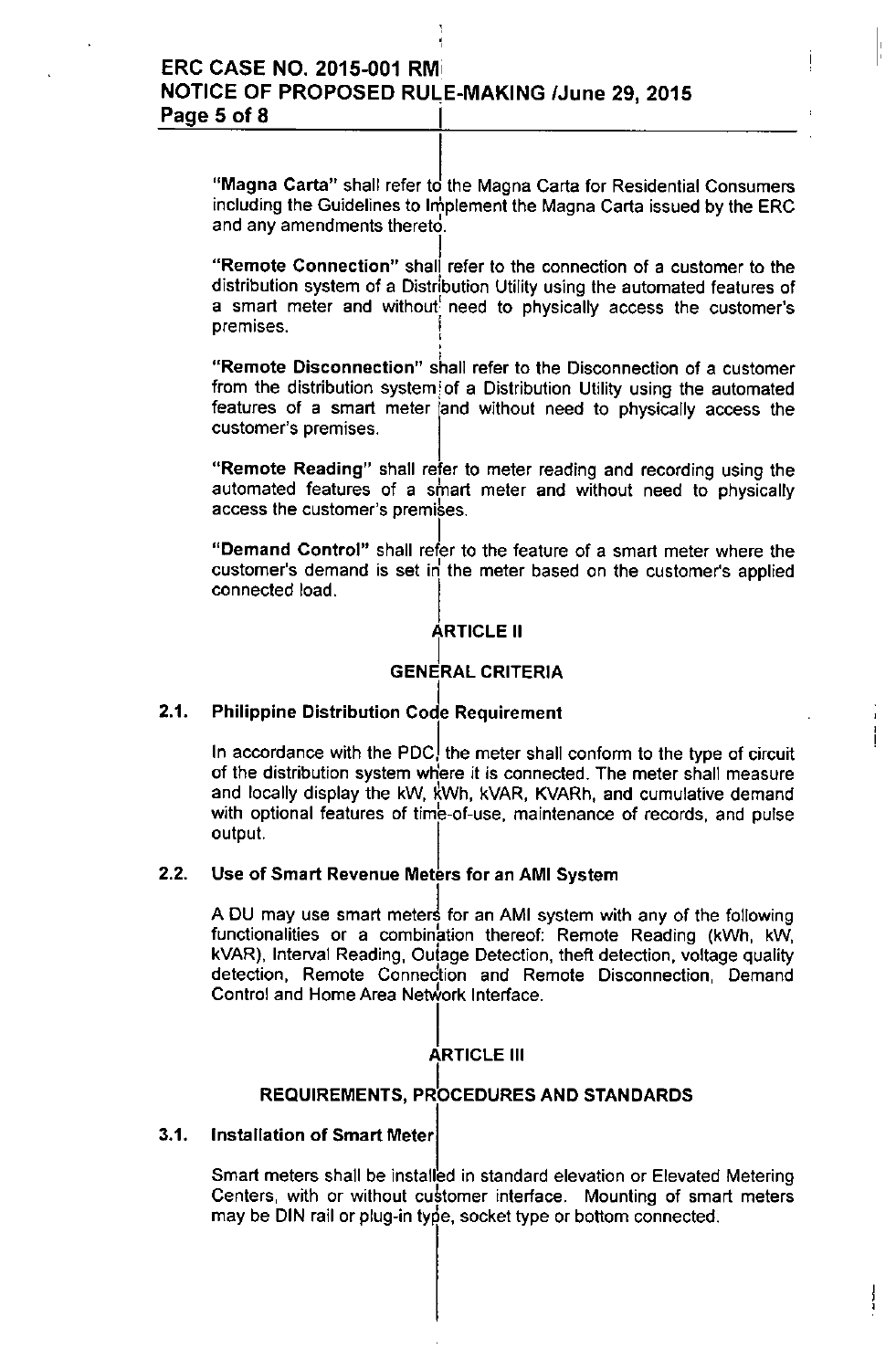#### I 3.2. Meter Reading and Recording

In accordance with the PDC, meter reading recording shall be done by the authorized representative of the DU and witnessed by the authorized representative of the Custdmer on the date stipulated in a separate agreement. In case a smart meter for an AMI system is used by the DU, any communication platform, such as but not limited to General Packet Radio Service (GPRS), Radio Frequency (RF), Power Line Communication (PLC), Worldwide Interoperability for Microwave Access (WiMAX), Broadband Mesh Network (Mesh), and the like, may be used to communicate with the meter;for remote reading and recording, provided, that, the appropriate license is secured by the DU when applicable.

#### 3.3. Usage for Billing Purposes

The DU may use metering data from the smart meter integrated through an AMI system's Remote Reading feature thereof, for billing purposes.

The DU may use the AMI system or Meter Data Management (MDM) builtin algorithm to automaticaily validate, edit, and estimate remotely read consumption and such validated readings wiil be used for biiling.

#### 3.4. **Remote Connection and Disconnection**

If the smart meter through the DU's AMI system utilizes its Remote Disconnection features, the DU shall comply with all the requirements under the Magna Carta for Residential Electricity Customers, as may be amended from time to time. The Customer's Right to Tender Payment at the Point of Disconnection shall be deemed complied with in case of Remote Disconnection if a representative of the DU is sent to the Customer Premises to receive payment at least seventy-two (72) hours after the Notice of Disconnection is served. If no payment is received within such period, the DU may effect Remote Disconnection.

 $\mathbf{I}^{\mathbf{r}}$ 

j

I.,

The DU shall fully utilize the Remote Connection feature of the smart **meter** to maximize service performance, efficiency and reliability.

#### 3.5. Anti-Theft Provision or Function of a Smart Meter

The DU may use the automatic disconnection function of the smart meter **to effect immediate disconnection of electric service in accordance with** Republic Act No. 7832, otherwise known as the Anti-electricity and Electric Transmission Lines/Materials PilferageAct, as may be amended from time to time.

## 3.6. Compliance with Standards

All smart meters shall comply with the requirements of the IEC or ANSI **Standards or their equivalent national standards.**

### I 3.7. Utilization Per Customer Class

A DU opting to utilize smart meters should do so for the selected customer **class or classes involved.**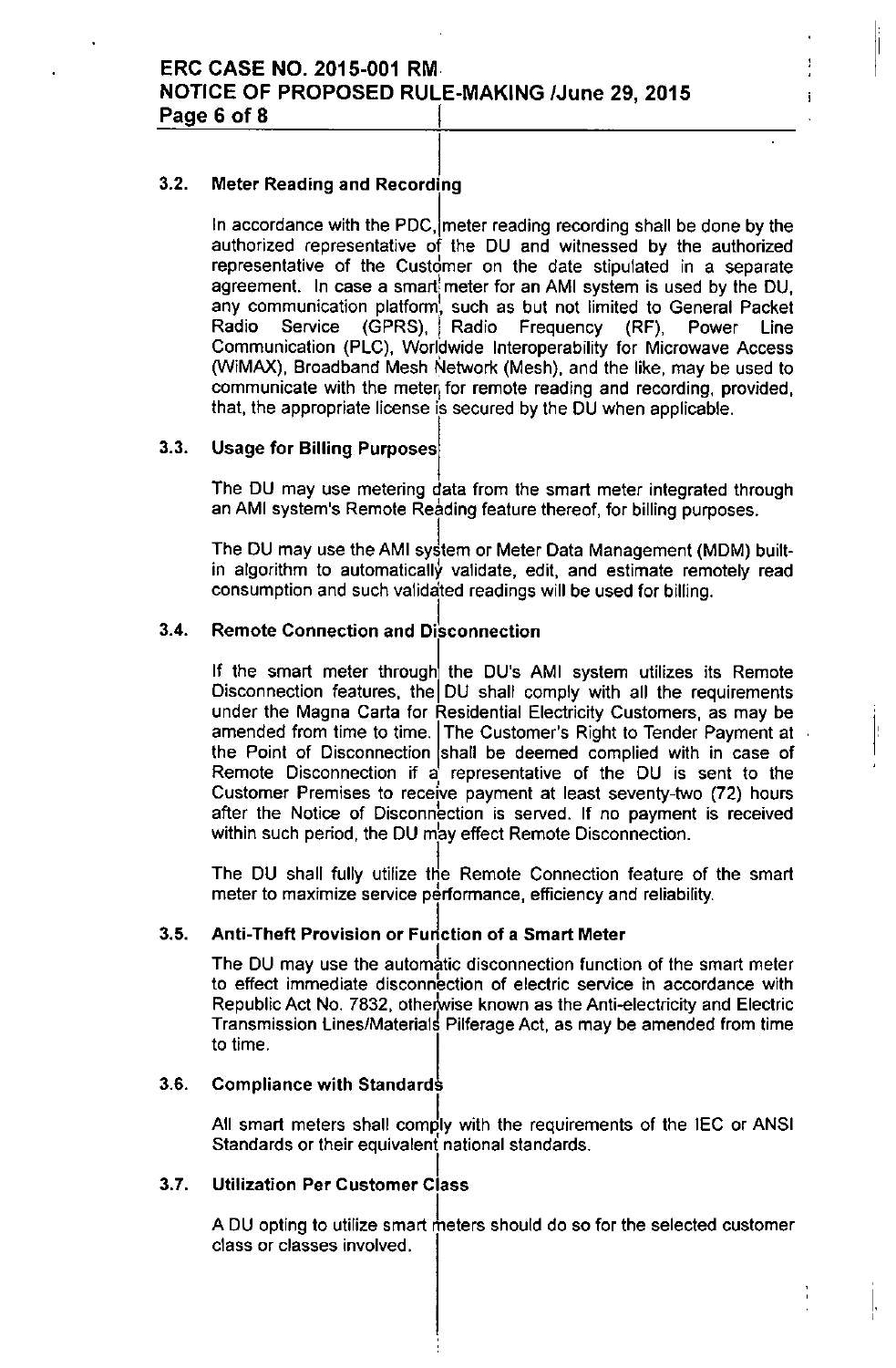# ERC CASE NO. 2015-001 RM NOTICE OF PROPOSED RULE-MAKING IJune 29,2015 Page 7 of 8

#### **ARTICLE IV** i

I

÷,

#### į. TRANSITORY PROVISIONS

- 4.1. Separability Clause. If, for any reason, any provision of these Rules is  $\alpha$  declared unconstitutional or  $\alpha$  contrary to law, the other parts or provisions hereof which are not affected thereby shall continue to be in full force and effect.
- I 4.2. Repealing Clause. Provisions of the Philippine Distribution Code, Distribution Services and Open Access Rules (DSOAR), Magna Carta for Residential Customers, Anti-electricity and Electric Transmission Lines/Materials Pilferage Act, rules, regulations, guidelines and other issuances not expressly revised by the Rules shall remain in full force and effect.
- 4.3. Effectivity. These Rules shall take effect on the fifteenth  $(15<sup>th</sup>)$  day following its publication in  $|a|$  newspaper of general circulation in the country.
	- 10. Considering that the increasing usage of Smart Meters due to technological and procedural developments in the power industry, VECO respectfully submits that there is an urgent need for the issuance of rules for to govern the use of said meters in this jurisdiction, particularly those submitted above; and
	- 11. It prays that the Commission adopt the proposed Rules to Govern the Installation and Use of Smart Revenue Meters for Advance Metering Infrastructure (AMI) System Application.

The Commission has set the petition for public consultation on July 27, 2015 (Monday) at two o'clock in the afternoon (2:00 P.M.) at the ERC Hearing Room, 15th Floor, Pacific Center Building, San Miguel Avenue, Pasig City.

All interested parties may submit their comments on the said rules proposed by VECO on or before July 17, 2015. Electronic copies may be sent to [standards@erc.gov.ph.](mailto:standards@erc.gov.ph.) Parties who have filed their written comments  $\phi$ n or before the prescribed period shall be given priority during the above-scheduled public consultation. Copies of the said "Rules To Govern The Installation and Use of Smart Revenue Meters for Pidvanced Metering Infrastructure (AMI) System Application" may be downloaded from the ERCadministered website at www.erc.gov.ph or may be photocopied, at cost, during regular office hours at the ERC Main Office.